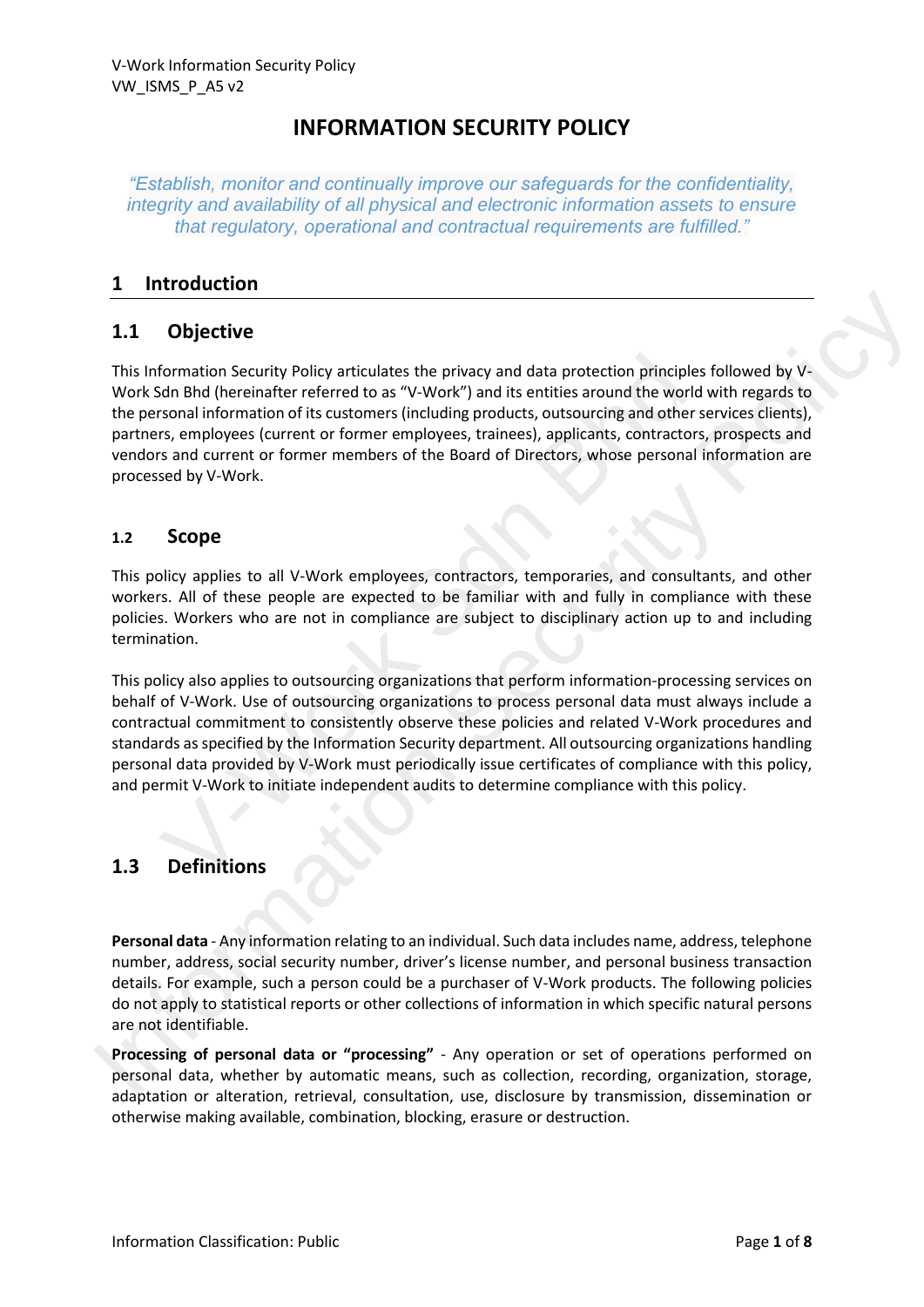**Owner** - The V-Work manager or executive, who determines the purposes for processing personal data, and who makes decisions about the security mechanisms to be used to protect such personal data.

**Custodian** - The V-Work manager, or third-party organization manager if processing is outsourced, who processes personal data according to the instructions provided by the Owner.

**Third party** - Any person, partnership, corporation, public authority, government agency, or any other entity other than the individual, Owner, Custodian, and the persons who, under the direct authority of the Owner or the Custodian, are authorized to process the data.

**Recipient** - The person, public authority, government agency, or any other entity to whom personal data is disclosed, even if the recipient is a third party.

**Consent** - Any freely-given informed indication of his or her wishes by which the individual signifies his or her agreement to have his or her personal data processed, which may include disclosure.

**Partner –** Any non-employee of V-Work who is contractually bound to provide some form of service to V-Work.

**User -** Any V-Work employee or partner who has been authorized to access any V-Work electronic information resource.

# **2. Information Security policy**

#### **2.1 General**

To safeguard confidential data from unauthorized access, disclosure, loss, or theft and ensure not to post personal, confidential, or non-public information of my client on social media.

This Information Security Policy explains the use and protection of personal information collected by V-Work. It applies to any personal information you provide to V-Work and, subject to local law, any personal information we collect from other sources. **nt** - Any freely-given informed indication of his or her wishes by which the i<br>era agreement to have his or her personal data processed, which may include<br>or - Any non-employee of V-Work who is contractually bound to prov **Internal contents are also assumption** the internal party, or any other entity to whom personal<br> **Consent** - Any freely-given information diractor of his or her wishes by which the individual signifies<br>
his or her accepte

Throughout this Information Security Policy, "V-Work" refers to V-Work Sdn Bhd, including its affiliates and subsidiaries (also referred to as "company", "we", "us", or "our").

V-Work will take reasonable steps to ensure that all dealings in Personal Information, shall:

- be processed fairly & lawfully.
- be obtained only with the consent of the information provider.
- be collected, only when:
- the information is collected for a lawful purpose connected with a function or activity of V-Work; and the collection of the sensitive personal data or information is considered necessary for that purpose.
- be available for review by the information provider, as and when requested.
- be kept secure against unauthorized or unlawful processing and against accidental loss, destruction or damage, as per the prescribed standards to protect the quality and integrity of your personal information.

The security policy ensures that:

- Information will be protected against any unauthorized access;
- Confidentiality of information will be assured;
- Integrity of information will be assured;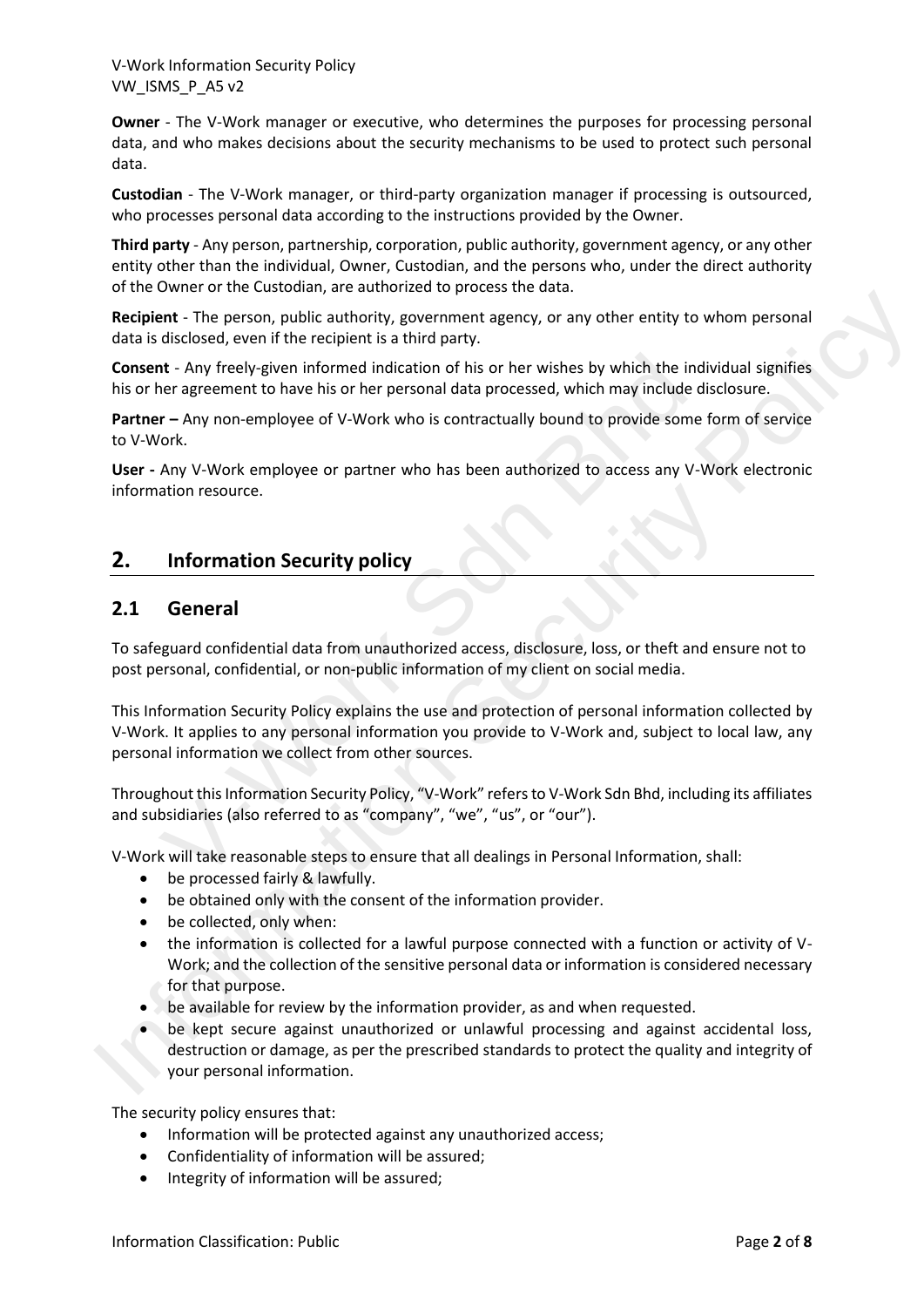- Availability of information for business processes will be maintained;
- Legislative and regulatory requirements will be met;
- Business continuity plans will be developed, maintained and tested\*\*
- Information security training will be provided for all employees;
- All actual or suspected information security breaches will be reported to the CISO, investigated and appropriate solutions / actions implemented

#### **2.2 Specific Privacy Requirements**

- 1. All personal data must be processed fairly and lawfully, according to the laws and regulations of all jurisdictions where V-Work does business.
- 2. Personal data must be collected for purposes communicated to the individual and not further processed in a way incompatible with those purposes. Further processing of such data for historical, statistical or other business purposes is not incompatible with the original purpose provided the further processing includes adequate additional controls protecting the rights of the individual.
- 3. The amount of personal data collected must be adequate, relevant, and not excessive in relation to the purposes for which they are collected or for which they are further processed.
- 4. Personal data must be accurate and complete, and where necessary, kept up to date. Every reasonable step must be taken to ensure that personal data that is inaccurate or incomplete, keeping in mind the purposes for which it was collected or for which it is further processed, are definitively erased or corrected.
- 5. Individuals must be given an opportunity to examine, and issue complaints about, inaccuracies and in-completions in records containing their personal data. Investigations of complaints must be performed promptly, and must be answered with a letter informing the involved individuals about the courses of action that V-Work will take. Any resulting erasures or corrections must be performed promptly and at no cost to the individuals. Reasonable steps to prevent reoccurrence of the same inaccuracies or in-completions must also be taken, for instance by adding an explanatory paragraph in the subject's file. An exception to the requirements stated in this paragraph is permitted for personal data in management succession planning records, criminal activity investigation records, and other legitimate business activities where disclosure to the individual would be highly likely to jeopardize the project underway. or an jurisdictions where v-work does business.<br>
Personal data must be collected for purposes communicated to the individual<br>
processed in a way incompatible with those purposes. Further processing<br>
historical, statistical 2.1<br>
2. Dependice Trivately received members<br>
1. All personal data must be processed fairly and bavfully, according to the laws and regulations<br>
2. Personal data must be valided for puroses communicated to the individual a
	- 6. Personal data must not be kept in a form that permits identification of individuals for any longer than is necessary for the purposes for which the data was collected or for which it is further processed. For example, this can be implemented with linked separate files respectively containing identification information and related sensitive information. Owners of personal data are responsible for ensuring that items in the preceding points are complied with.
	- 7. Personal data may be processed only if:
		- The individual has given his or her consent unambiguously.
		- Processing is necessary for the performance of a contract to which the individual is party, such as completing an order for goods.
		- Processing is required to respond to a request made by the individual.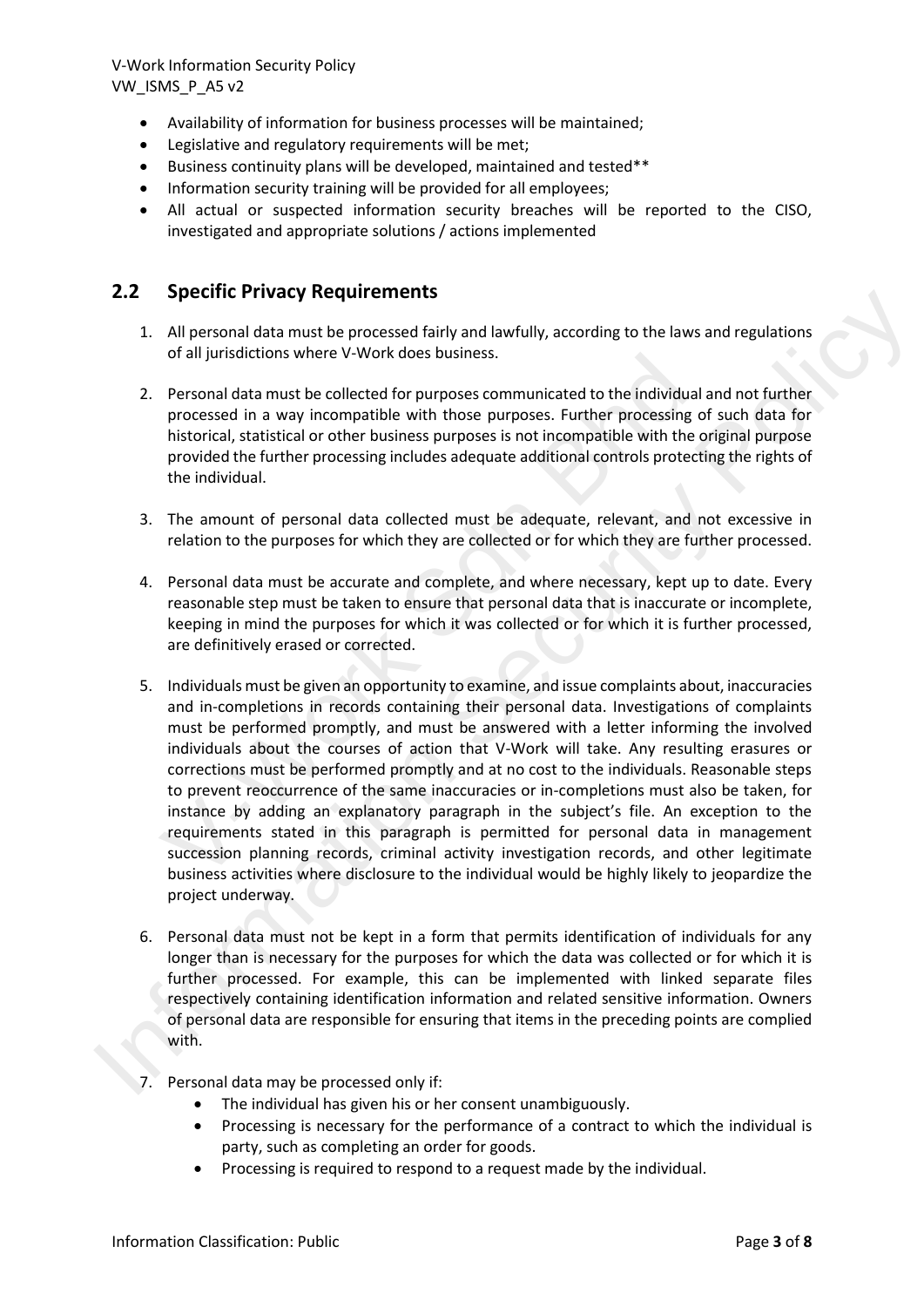- Processing is necessary for compliance with a legal obligation to which the Owner is subject.
- Processing is necessary in order to protect the vital interests of the individual.
- Processing is necessary to explore or provide new business products or services that may be of use to the Owner, as long as these new products or services do not override the fundamental rights or freedoms of the individual.
- 8. Processing personal data revealing racial or ethnic origin, political opinions, religious or philosophical beliefs, trade-union membership, criminal offenses, health, or sex life is prohibited unless:
	- The individual has provided explicit consent to such processing.
	- Processing is necessary for the purposes of carrying out the obligations and specific rights of the Owner in the field of employment law.
	- Processing is necessary to protect the vital interests of the individual or of another person where the individual is physically or legally incapable of giving his or her consent. Custodians of personal data are responsible for ensuring that items in the preceding two points are complied with. • Processing is necessary for the purposes of carrying out the obliga<br>
	rights of the Owner in the field of employment law.<br>
	• Processing is necessary to protect the vital interests of the individuency<br>
	• Processing is nece

#### **2.3 Information to be Given to the Individual**

The Owner or his or her representative must provide individuals with the following information:

- The identity of the Custodian and of his or her representative, if any.
- The purposes of the processing for which the data is intended.
- The policies related to handling personal data, including material changes to these policies that have gone into effect since the personal data was collected.
- Any further information such as:
	- The recipients or categories of recipients of the data.
	- Whether replies to the questions are obligatory or voluntary, and the possible consequences of the failure to reply.
	- The existence of the right of access to and the right to correct the data concerning the individual.

Where personal data has not been obtained directly from the individual, the Owner or his or her representative must notify the individual at the time when personal data will be processed. If a disclosure to a third party is anticipated, the individual must be notified no later than the time when the data is disclosed. The Owner must provide the individual with at least the following information, except where the individual already knows it: Sometical telestics, that entropy the consistent that the consistent of the proposition of a state proposition of the propose of carrying out the obligations and specific<br>
The constant is a provided supplied to the propose

- The identity of the Custodian and the Custodian's representative, if any.
- The purposes of the processing.
- Any further information such as:
	- The categories of data concerned.
	- The recipients or categories of recipients.
	- The existence of the right of access to and the right to correct information concerning the individual.

Upon request, the Owner or his or her representative must provide all individuals with a brief written summary of the subject's rights to learn about, get copies of, lodge objections to, and correct personal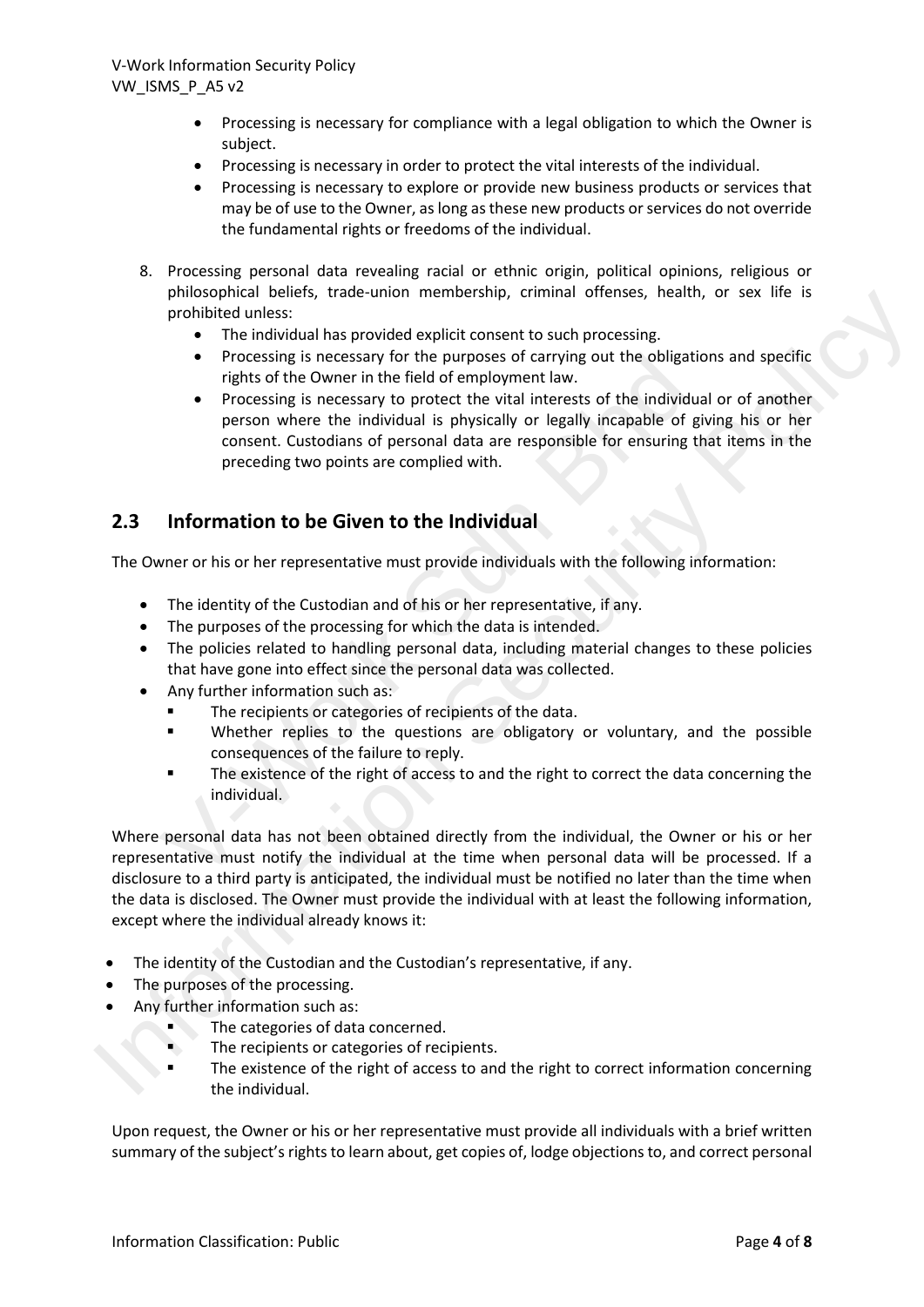data. Trained personnel who can explain an individual's rights must be available to subjects by telephone.

If V-Work changes its privacy policy, an attempt to notify all individuals must be promptly initiated. As a part of this notification, V-Work must provide individuals with a summary of the words that have changed and what these changes mean. Individuals also must be given an opportunity to be removed from V-Work records.

# **2.4 Individual's Right of Access to Data**

Every individual has the right to obtain the following from the Custodian:

- 1. Without undue constraint at reasonable intervals and without excessive delay or expense:
	- Confirmation as to whether data relating to him or her is processed and information at least as to the purposes of the processing, the categories of data concerned, and the recipients or categories of recipients to whom the data is disclosed.
	- Details as to the source of information about the individual, if such information is recorded.
	- Communication of the personal data to the subject in an intelligible form.
	- Knowledge of the logic involved in any automatic processing of data concerning him or her at least in the case of the automated decisions affecting the individual.
- 2. When appropriate, an indication that his or her personal data has been corrected, erased, or blocked because it was incomplete or inaccurate.
- 3. Notification to third parties to whom the data has been disclosed of any correction, erasure, or blocking carried out in compliance with the prior paragraph, unless this proves impossible or involves an unreasonable effort or expense.

# **2.5 Individual's Right to Object**

Individuals may object, free of charge, to the processing of personal data that the Owner anticipates will be processed for the purposes of direct marketing. Owners must provide prompt processing mechanisms that permit individuals who objected to be removed from direct marketing lists. Motival and the transfer and relationship with the cause of confirmation as to whether data relations is on whete are consisted east as to the purposes of the processing, the categories of deta recipients or categories of

Individuals must be informed before personal data is disclosed for the first time to third parties or used on their behalf for the purposes of direct marketing. Individuals must be expressly offered the right to object free of charge to such disclosures or uses. Owners must provide processing mechanisms that permit individuals who objected to block such a disclosure. 2.4 Individual's Right of Access to Data<br>
Levey individual has the right to obtain the following from the Custodian:<br>
1. Without unduce constraint at reasonable interesting to him or her is processed and information at<br>
1.

# **2.6 Disclosure Of Personal Data to Third Parties**

V-Work may provide third parties with personal data processed on its systems for generally accepted business purposes such as court orders, subpoenas, employment verification, governmental licensing, underwriting, and other reasons. All recipients of such information must definitively identify themselves, certify in writing the legal and customary purposes for which the information is sought and certify that the personal data will be used for no other purposes.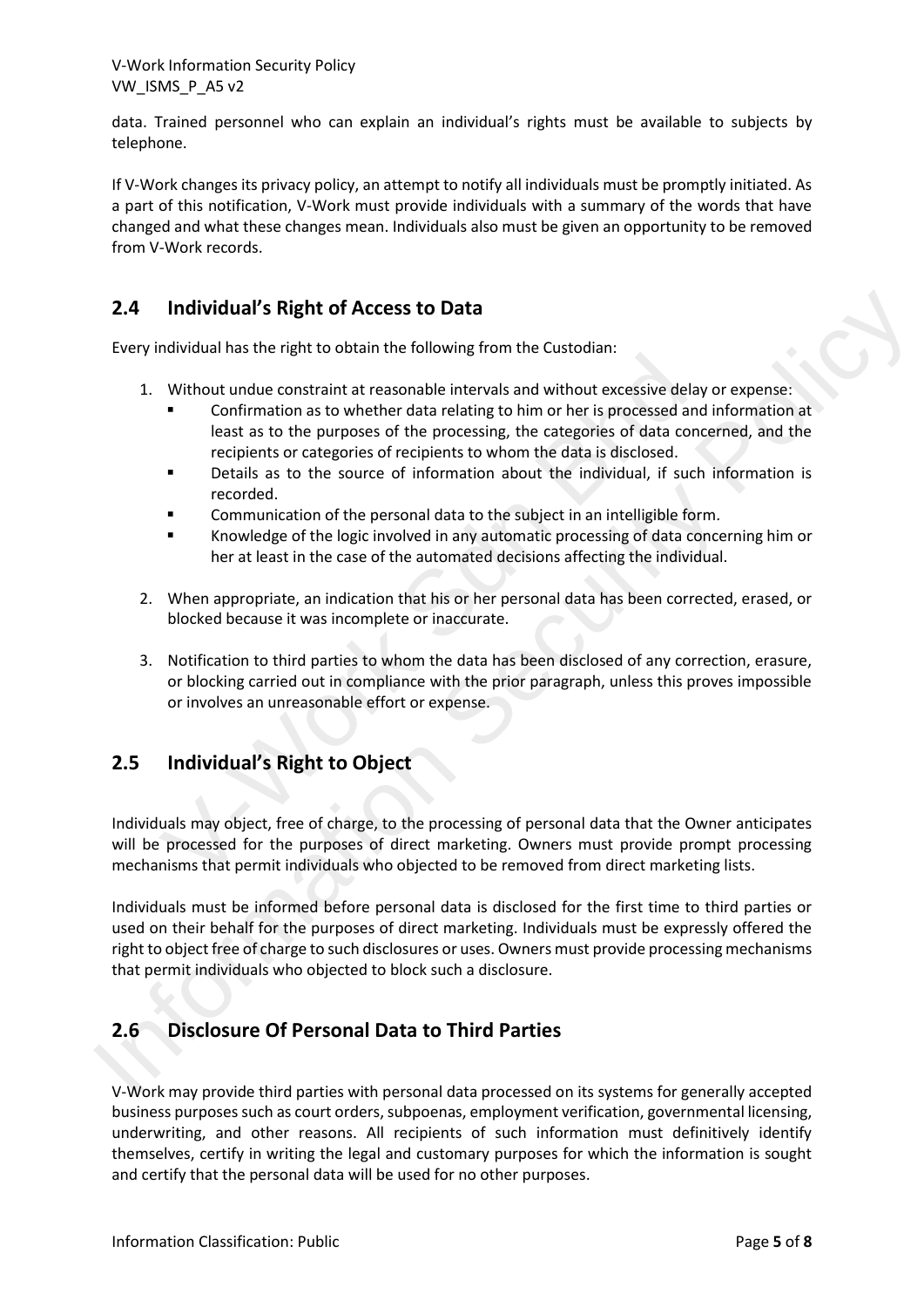All disclosures to government agencies and other third parties must be preceded by written or other notice sent to the individual. A blanket, one-time approval of such disclosures is sufficient. Sufficient time must be provided between the receipt of such notice to the individual and the actual disclosure to the third party to permit the individual to object, should he or she so elect.

# **2.7 Processing Confidentiality and Security**

The Owner must implement appropriate technical and organizational measures to protect confidential data against accidental or unlawful destruction, accidental loss, unauthorized alteration, and unauthorized disclosure or access. These measures must be consistent with the standards and procedures issued by the Information Security department.

Data or information is shared by the customer/Client will maintain the confidentiality & integrity and ensure that information are secured and made only available to the top management of V-Work.

Disclosing the customer information/data to the third party will be made available based on the customer approval or request by the legal entity.

Transfers of private information to another country, no matter what technology is employed, must not take place unless prior approval of the Information Security manager has been obtained. An exception is made in those cases where the individual is, was, or will be located in the destination country, or when the individual has specifically requested such a transfer.

V-Work information systems or staff must not link anonymous information about individual behaviour or activities with personally identifiable information unless the involved individuals have given their consent. For example, such a linkage could tie Internet shopping purchase information with web browsing logs.

The Owner or his or her designated representative must prepare a documented risk assessment to determine the privacy implications of all significantly new or different uses of personal data. Such a risk assessment must be completed before these uses take place, and must include all steps in the proposed processing, including access, storage, transmission, and destruction. Such a risk assessment must include not only consideration of the risks, but also the security measures to be employed such as access controls, encryption, logs, data retention schedules, and data destruction procedures. However the construction of consideration of the consistent host phase that the phase inserts and disclosure or access. These measures must be consistent with the during issued by the Information Security department.<br>
Info The Owner must implement appropriate technical and organizational measures to protect confidential<br>diata against a code-material or unlawful destruction, accidential destructions, and<br>throughout a must be considered into t

When building, testing, enhancing, and maintaining processing systems, developers must not use actual personal data. Instead, they must use fictional or sanitized personal data that preserves the essential characteristics of the data, but that does not relate to identifiable individuals. In emergency situations where processing with actual personal data is required, use of such information is permitted under strict security procedures defined by Information Security.

All user access to processing systems and networks containing personal data must be logged so that every recent access to personal data can be traced to a specific user. Custodians of these systems and networks are responsible for the routine monitoring of such logs and the follow-up on potential security-relevant events.

When not in use, personal data must be stored in encrypted form if held in a computer or network, or in locked or similarly secured containers if held in paper, microfiche, or other non-computerized form. When sent over public computer networks such as the Internet, personal data must be protected by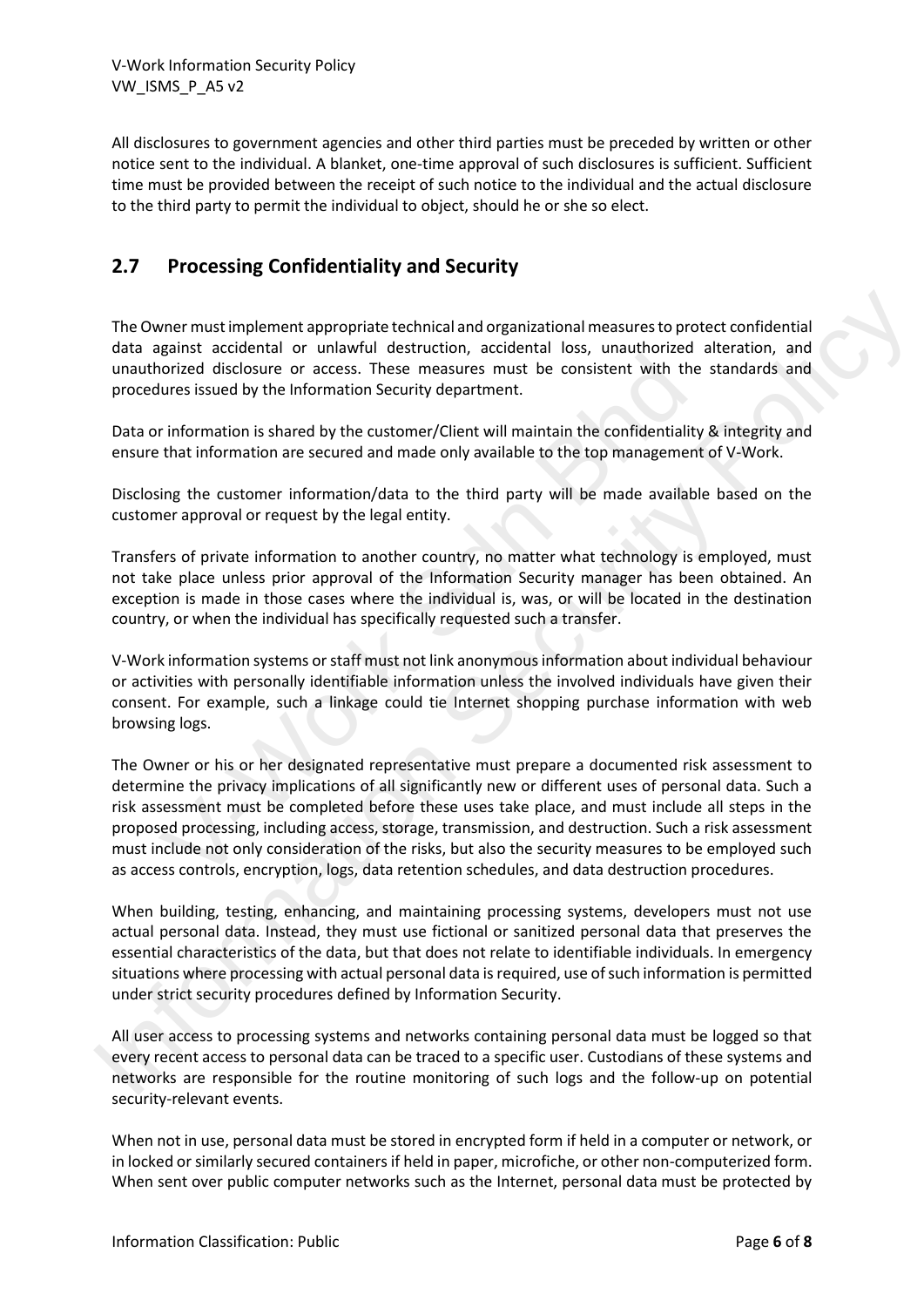encryption. Procedures and standards issued by Information Security provide additional details on these topics.

When they are no longer needed, all copies of confidential data, including those on backup tapes, must be irreversibly destroyed according to standards and procedures defined by the Information Security department. A document describing the personal data destroyed and the reasons for such destruction must be prepared for each destruction process, and promptly submitted to the relevant Owner. Permission to destroy personal data may be granted by only the Owner, and only if all legal retention requirements and related business purposes have been met.

The use of cookies, web bugs, images, and other techniques to covertly gather information about individuals who use the Internet is incompatible with this policy. Whenever V-Work gathers information about individuals, these same subjects must have agreed upon the collection effort in advance. For this same reason, V-Work does not deposit cookie files on individual hard drives or does not perform any other covert recording of the Internet activity in which individuals have engaged.

V-Work streamlines and expedites all of its computerized business interactions with individuals, but at the same time to be forthright and clear about its privacy policies. To support these objectives and to encourage individuals to use Internet commerce sites and other computerized business systems, V-Work adopts and supports all generally-accepted standards for web content rating, web site privacy protection, and Internet commerce security, including third-party seals of approval.

V-Work does not use externally-meaningful identifiers as its own internal individual account numbers. For example, to prevent identity theft, V-Work customer account numbers must never be equivalent to social security numbers, driver's license numbers, or any other identifier that might be used in an unauthorized fashion by a third party.

# **2.8 Monitoring Of Internal Activities**

In general terms, V-Work does not engage in blanket monitoring of internal communications. It does, however, reserve the right at any time to monitor, access, retrieve, read, or disclose internal communications when a legitimate business need exists that cannot be satisfied by other means, the involved individual is unavailable and timing is critical to a business activity, there is reasonable cause to suspect criminal activity or policy violation, or monitoring is required by law, regulation, or thirdparty agreement. ans wird use the meteric is incomparation about individuals, these same subjects must have agreed upon the ce.<br>For this same reason, V-Work does not deposit cookie files on individual a<br>form any other covert recording of t The use of colonies, we buse, the meaning of the mean term in the controllering the state of the state of the state of the mean of the mean of the mean of the mean term is increased to the mean term is increased to the mea

At any time, V-Work may log web sites visited, files downloaded, and related information exchanges over the Internet. V-Work may record the numbers dialled for telephone calls placed through its telephone systems. Department managers may receive reports detailing the usage of these and other internal information systems, and are responsible for determining that such usage is both reasonable and business-related.

All files and messages stored on V-Work processing systems are routinely backed up to tape, disk, and other storage media. This means that information stored on V-Work information processing systems, even if a worker has specifically deleted it, is often recoverable and may be examined at a later date by system administrators and others designated by management.

At any time and without prior notice, V-Work management reserves the right to examine archived electronic mail, personal computer file directories, hard disk drive files, and other information stored on V-Work information processing systems. This information may include personal data. Such